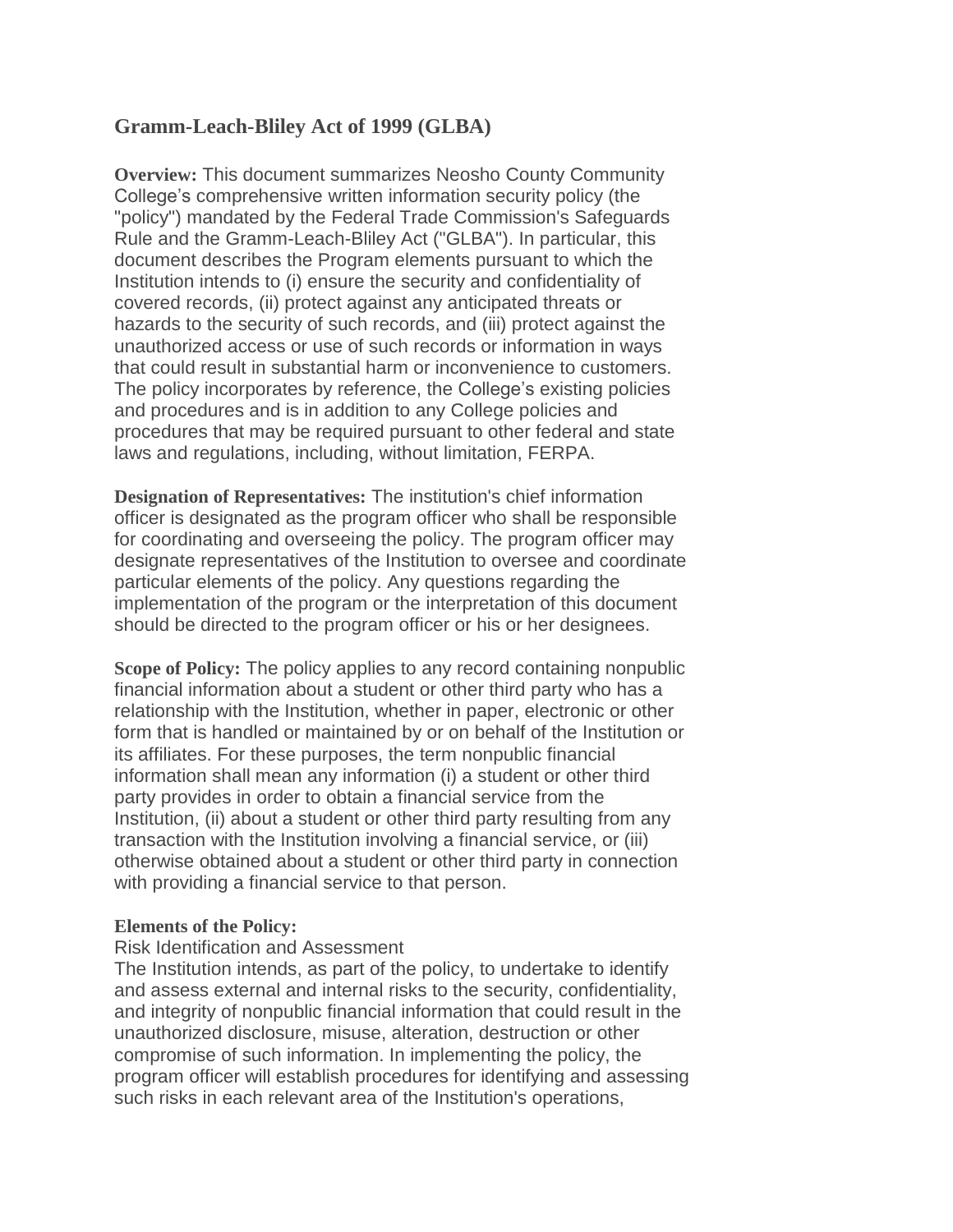including:

### **Employee Training and Management**

The program officer will coordinate with representatives in the Institution's student/financial services and financial aid offices to evaluate the effectiveness of the Institution's procedures and practices relating to access to and use of student records, including financial aid information. This evaluation will include assessing the effectiveness of the Institution's current policies and procedures in this area.

### **Information Systems and Information Processing and Disposal**

The program officer will assess the risks to nonpublic financial information associated with the Institution's information systems, including network and software design, information processing, and the storage, transmission and disposal of nonpublic financial information. This evaluation will include assessing the Institution's current polices and procedures relating to acceptable use policy, information technology security policy, and records retention policy. The program officer will also assess procedures for monitoring potential information security threats associated with software systems and for updating such systems by, among other things, implementing patches or other software fixes designed to deal with known security flaws.

### **Detecting, Preventing and Responding to Attacks**

The program officer will evaluate procedures for and methods of detecting, preventing and responding to attacks or other system failures and existing network access and security policies and procedures, as well as procedures for coordinating responses to network attacks and developing incident response teams and policies. Designing and Implementing Safeguards.

## **Overseeing Service Providers**

The risk assessment and analysis described above shall apply to all methods of handling or disposing of nonpublic financial information, whether in electronic, paper or other form. The program officer will, on a regular basis, implement safeguards to control the risks identified through such assessments and to regularly test or otherwise monitor the effectiveness of such safeguards. Such testing and monitoring may be accomplished through existing network monitoring and problem escalation procedures.

### **Overseeing Service Providers**

The program officer shall coordinate with those responsible for the third party service procurement activities among the department of